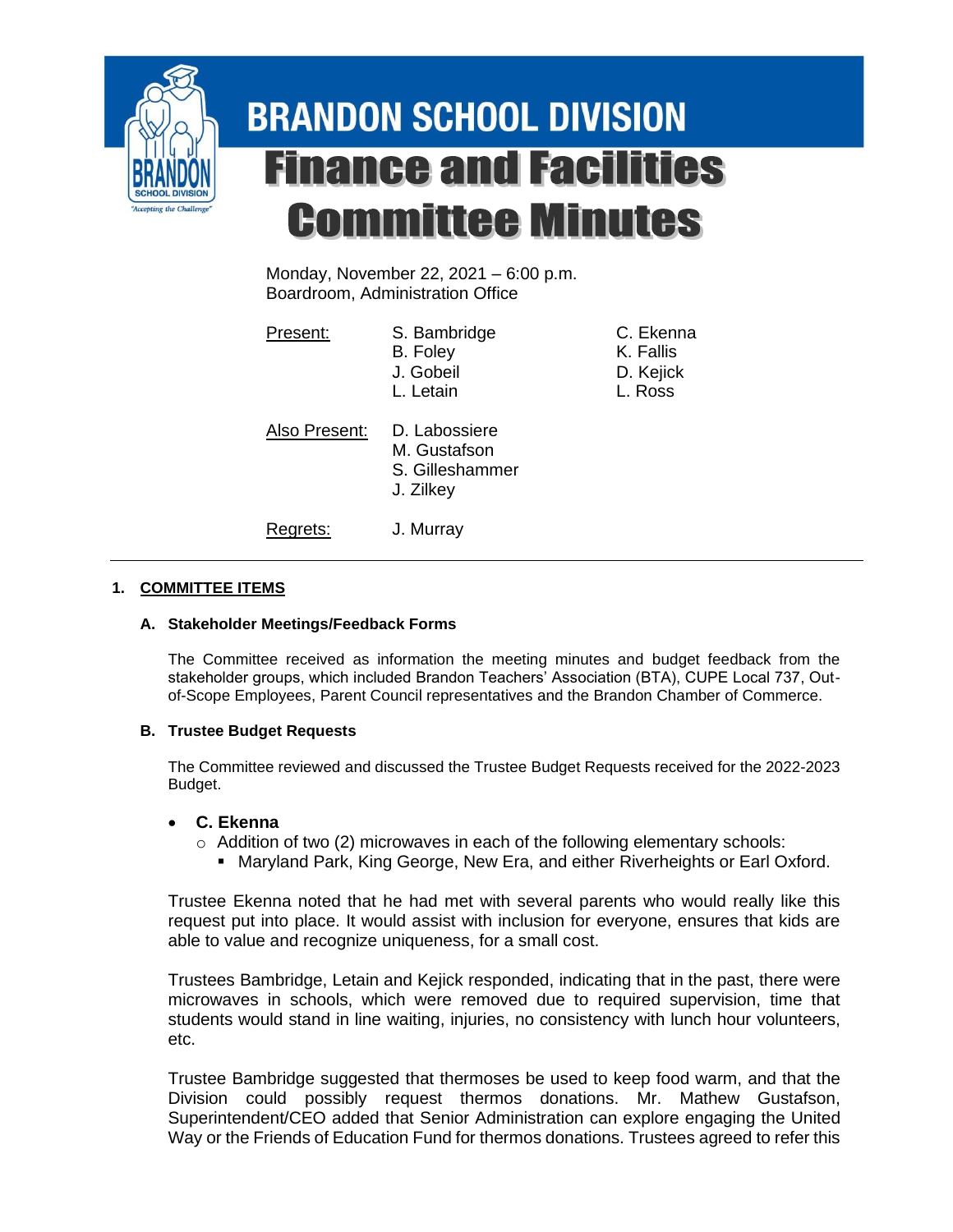item to Senior Administration. Strategies will be brought back to Trustees at a future meeting. Trustee Ekenna withdrew his Budget Request for Microwaves.

### • **C. Ekenna**

- o Request for Settlement Workers in Schools (SWIS), which would:
	- increase collaboration to reduce gap
	- increase newcomers' participation in school events
	- reduce the language barriers
	- help make sense of the complex systems newcomers navigate

The Superintendent/CEO responded to this request, noting that SWIS has been in place in the Division for the last six (6) years. Designated space in schools for this program is problematic in schools that are at capacity. He spoke on the facilities report, which will be presented at a future meeting, and which will provide additional information regarding enrolment and capacities. Division social workers, psychologists, and speech language pathologists are also concerned about not having space in schools. The pandemic has impacted space to allow for physical distancing of students.

Discussion took place on engagement with the schools regarding available space in schools and renting outside space. Trustees asked questions for clarification.

Mr. Gustafson responded that Senior Administration would look at what space is available in schools, conduct an overview of the SWIS program, and look at available space around schools.

After discussions, the Committee agreed that the request was more of a Trustee Inquiry, hence the request will not be brought forward to Budget Deliberations.

### • **B. Foley**

o Spanish Language Classes – Grades 11 and 12

Trustee Foley's Budget Request is to offer optional Spanish language classes at the 11/12 grade level. The request involves reviewing Brandon School Division's experience delivering Spanish language education in the previous eight (8) years including the specific courses and enrolment numbers, as well as summarizing how such courses are offered in other jurisdictions. The strong preference would be to offer the courses in person at high schools, but if not possible then options of for-credit distance education could be explored.

Trustee Foley noted in his request that other than English, Spanish is the most common mother tongue in our community, which includes 4.6% of Brandon's population. Study of language facilitates opportunities for employment, travel, cultural enrichment and new friendships. Also, learning Spanish can make learning another language easier.

The Superintendent/CEO spoke to this request, noting that both Vincent Massey High School and École secondaire Neelin High School had offered Spanish language classes previously, with Neelin still offering the Spanish language class.

There are currently three (3) Spanish Language Classes offered at Neelin:

- Grade 9, 34 students enrolled:
- **EXECUTE:** Grade 10, 24 students enrolled;